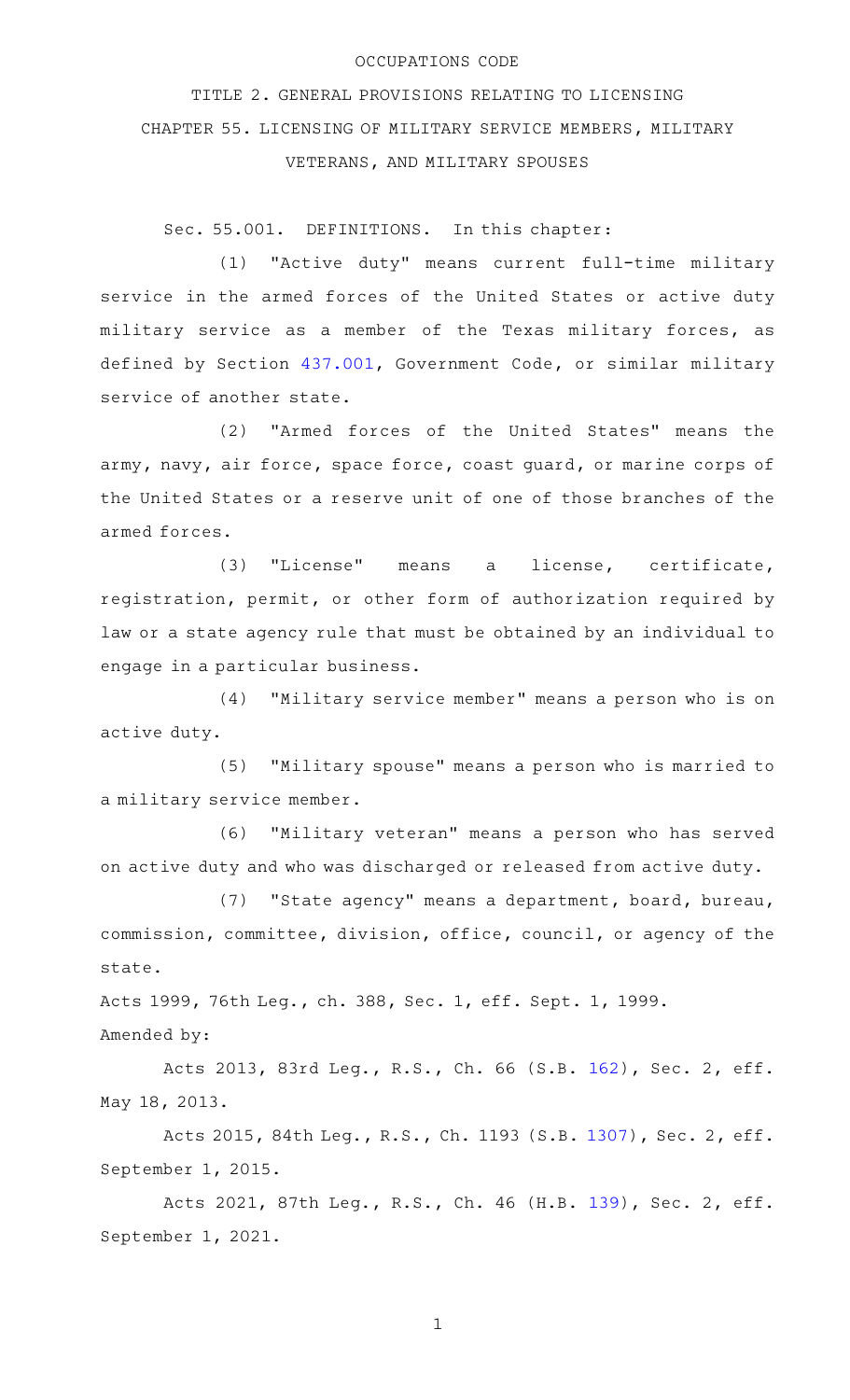Sec. 55.002. EXEMPTION FROM PENALTY FOR FAILURE TO RENEW LICENSE. A state agency that issues a license shall adopt rules to exempt an individual who holds a license issued by the agency from any increased fee or other penalty imposed by the agency for failing to renew the license in a timely manner if the individual establishes to the satisfaction of the agency that the individual failed to renew the license in a timely manner because the individual was serving as a military service member. Acts 1999, 76th Leg., ch. 388, Sec. 1, eff. Sept. 1, 1999. Amended by:

Acts 2015, 84th Leg., R.S., Ch. 1193 (S.B. [1307](http://www.legis.state.tx.us/tlodocs/84R/billtext/html/SB01307F.HTM)), Sec. 3, eff. September 1, 2015.

Sec. 55.003. EXTENSION OF LICENSE RENEWAL DEADLINES FOR MILITARY SERVICE MEMBERS. A military service member who holds a license is entitled to two years of additional time to complete:

(1) any continuing education requirements; and

(2) any other requirement related to the renewal of the military service member 's license.

Added by Acts 2005, 79th Leg., Ch. 675 (S.B. [143](http://www.legis.state.tx.us/tlodocs/79R/billtext/html/SB00143F.HTM)), Sec. 1, eff. June 17, 2005.

Amended by:

Acts 2015, 84th Leg., R.S., Ch. 1193 (S.B. [1307](http://www.legis.state.tx.us/tlodocs/84R/billtext/html/SB01307F.HTM)), Sec. 4, eff. September 1, 2015.

Sec. 55.004. ALTERNATIVE LICENSING FOR MILITARY SERVICE MEMBERS, MILITARY VETERANS, AND MILITARY SPOUSES. (a) A state agency that issues a license shall adopt rules for the issuance of the license to an applicant who is a military service member, military veteran, or military spouse and:

(1) holds a current license issued by another jurisdiction that has licensing requirements that are substantially equivalent to the requirements for the license in this state; or

(2) within the five years preceding the application date held the license in this state.

(b) The executive director of a state agency may waive any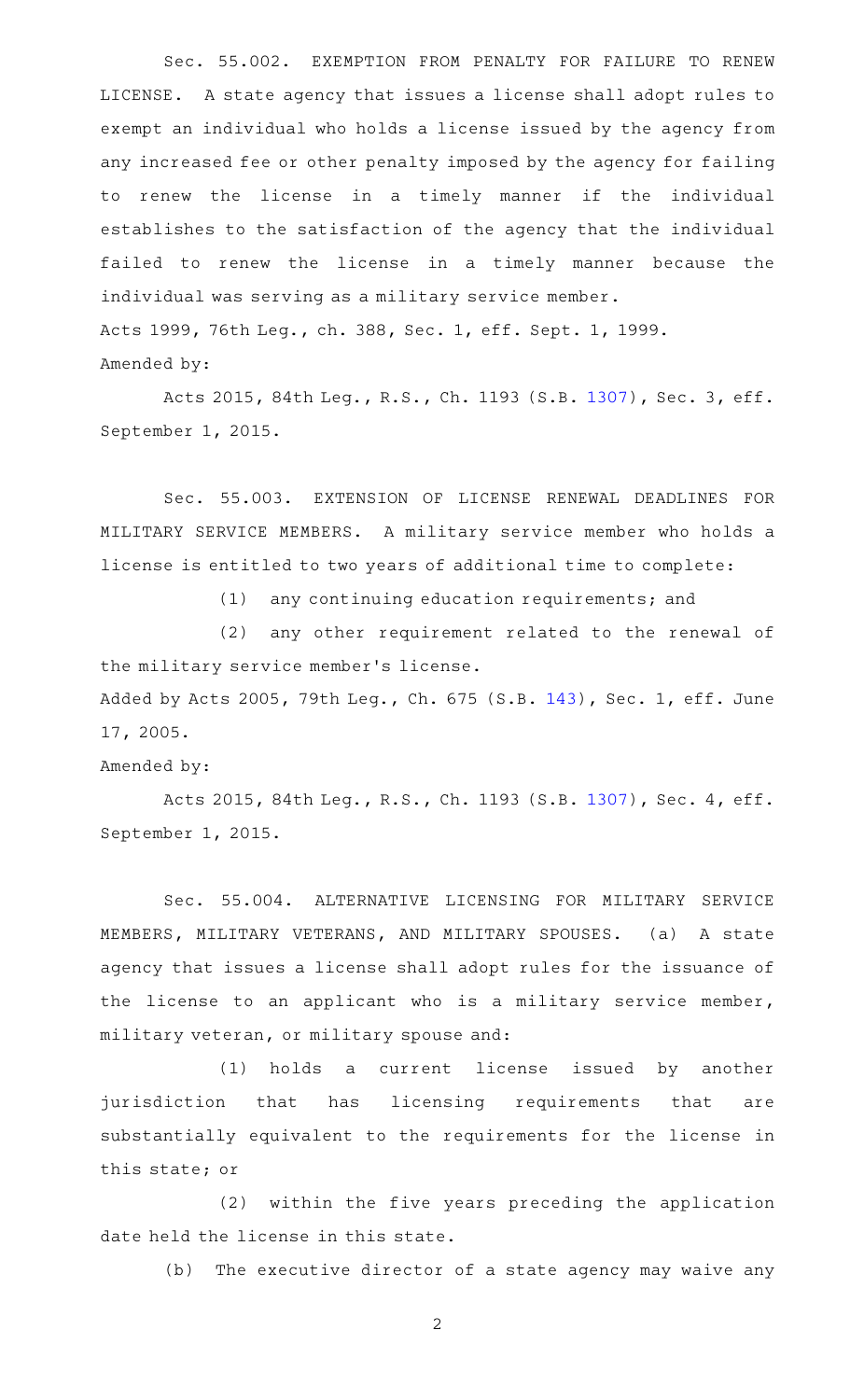prerequisite to obtaining a license for an applicant described by Subsection (a) after reviewing the applicant 's credentials.

(c) In addition to the rules adopted under Subsection (a), a state agency that issues a license may adopt rules that would establish alternate methods for a military service member, military veteran, or military spouse to demonstrate competency to meet the requirements for obtaining the license, including receiving appropriate credit for training, education, and clinical and professional experience.

(d)AAA state agency that issues a license that has a residency requirement for license eligibility shall adopt rules regarding documentation necessary for a military spouse applicant to establish residency for purposes of this subsection, including by providing to the agency a copy of the permanent change of station order for the military service member to whom the spouse is married. Added by Acts 2011, 82nd Leg., R.S., Ch. 930 (S.B. [1733](http://www.legis.state.tx.us/tlodocs/82R/billtext/html/SB01733F.HTM)), Sec. 2, eff. June 17, 2011.

Amended by:

Acts 2015, 84th Leg., R.S., Ch. 586 (H.B. [3742](http://www.legis.state.tx.us/tlodocs/84R/billtext/html/HB03742F.HTM)), Sec. 4, eff. September 1, 2015.

Acts 2015, 84th Leg., R.S., Ch. 1193 (S.B. [1307](http://www.legis.state.tx.us/tlodocs/84R/billtext/html/SB01307F.HTM)), Sec. 5, eff. September 1, 2015. Reenacted by Acts 2017, 85th Leg., R.S., Ch. 324 (S.B. [1488](http://www.legis.state.tx.us/tlodocs/85R/billtext/html/SB01488F.HTM)), Sec. 14.001, eff. September 1, 2017.

Amended by:

Acts 2021, 87th Leg., R.S., Ch. 46 (H.B. [139](http://www.legis.state.tx.us/tlodocs/87R/billtext/html/HB00139F.HTM)), Sec. 3, eff. September 1, 2021.

Sec. 55.0041. RECOGNITION OF OUT-OF-STATE LICENSE OF MILITARY SPOUSE. (a) Notwithstanding any other law, a military spouse may engage in a business or occupation for which a license is required without obtaining the applicable license if the spouse is currently licensed in good standing by another jurisdiction that has licensing requirements that are substantially equivalent to the requirements for the license in this state.

(b) Before engaging in the practice of the business or occupation, the military spouse must: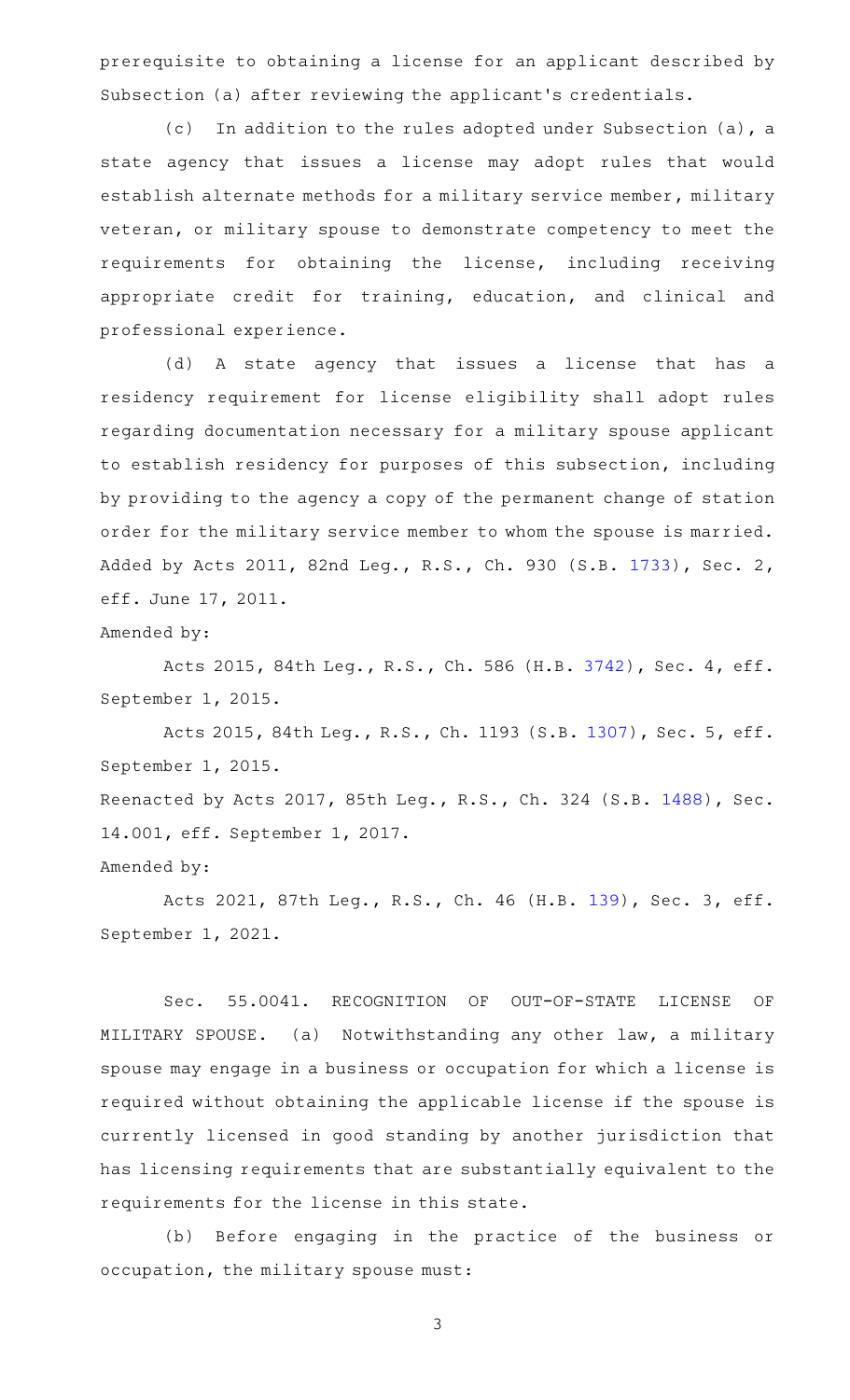(1) notify the applicable state agency of the spouse's intent to practice in this state;

(2) submit to the agency proof of the spouse's residency in this state in accordance with rules adopted under Section [55.004\(](http://www.statutes.legis.state.tx.us/GetStatute.aspx?Code=OC&Value=55.004)d) and a copy of the spouse's military identification card; and

 $(3)$  receive from the agency confirmation that:

(A) the agency has verified the spouse's license in the other jurisdiction; and

(B) the spouse is authorized to engage in the business or occupation in accordance with this section.

(c) The military spouse shall comply with all other laws and regulations applicable to the business or occupation in this state.

(d) A military spouse may engage in the business or occupation under the authority of this section only for the period during which the military service member to whom the military spouse is married is stationed at a military installation in this state but not to exceed three years from the date the spouse receives the confirmation described by Subsection (b)(3).

(e) A state agency that issues a license shall adopt rules to implement this section. The rules must establish a process for the agency to:

(1) identify, with respect to each type of license issued by the agency, the jurisdictions that have licensing requirements that are substantially equivalent to the requirements for the license in this state; and

(2) verify that a military spouse is licensed in good standing in a jurisdiction described by Subdivision (1).

(f) In addition to the rules adopted under Subsection (e), a state agency that issues a license may adopt rules to provide for the issuance of a license to a military spouse to whom the agency provides confirmation under Subsection (b)(3). A license issued under this subsection must expire not later than the third anniversary of the date the agency provided the confirmation and may not be renewed. A state agency may not charge a fee for the issuance of the license.

Added by Acts 2019, 86th Leg., R.S., Ch. 622 (S.B. [1200](http://www.legis.state.tx.us/tlodocs/86R/billtext/html/SB01200F.HTM)), Sec. 1,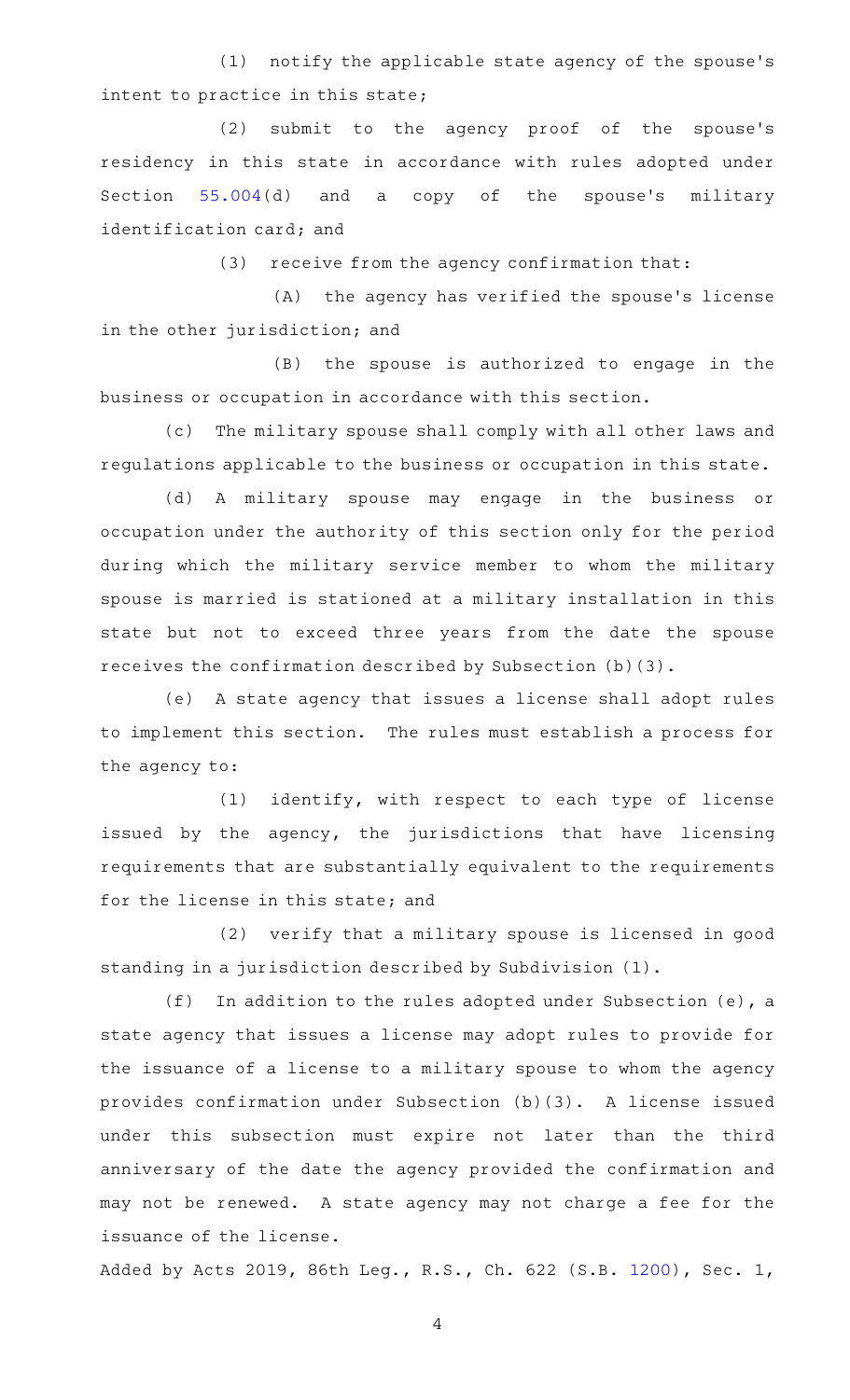eff. September 1, 2019.

Amended by:

Acts 2021, 87th Leg., R.S., Ch. 46 (H.B. [139](http://www.legis.state.tx.us/tlodocs/87R/billtext/html/HB00139F.HTM)), Sec. 4, eff. September 1, 2021.

Sec. 55.005. EXPEDITED LICENSE PROCEDURE FOR MILITARY SERVICE MEMBERS, MILITARY VETERANS, AND MILITARY SPOUSES. (a) A state agency that issues a license shall, as soon as practicable after a military service member, military veteran, or military spouse files an application for a license:

 $(1)$  process the application; and

(2) issue the license to an applicant who qualifies for the license under Section [55.004](http://www.statutes.legis.state.tx.us/GetStatute.aspx?Code=OC&Value=55.004).

(b) A license issued under this section may not be a provisional license and must confer the same rights, privileges, and responsibilities as a license not issued under this section. Added by Acts 2013, 83rd Leg., R.S., Ch. 66 (S.B. [162](http://www.legis.state.tx.us/tlodocs/83R/billtext/html/SB00162F.HTM)), Sec. 3, eff. May 18, 2013.

Amended by:

Acts 2015, 84th Leg., R.S., Ch. 1193 (S.B. [1307](http://www.legis.state.tx.us/tlodocs/84R/billtext/html/SB01307F.HTM)), Sec. 6, eff. September 1, 2015.

Acts 2015, 84th Leg., R.S., Ch. 1193 (S.B. [1307](http://www.legis.state.tx.us/tlodocs/84R/billtext/html/SB01307F.HTM)), Sec. 7, eff. September 1, 2015.

Sec. 55.006. RENEWAL OF EXPEDITED LICENSE ISSUED TO MILITARY SERVICE MEMBER, MILITARY VETERAN, OR MILITARY SPOUSE. (a) As soon as practicable after a state agency issues a license under Section [55.005](http://www.statutes.legis.state.tx.us/GetStatute.aspx?Code=OC&Value=55.005), the state agency shall determine the requirements for the license holder to renew the license.

(b) The state agency shall notify the license holder of the requirements for renewing the license in writing or by electronic means.

(c)AAA license issued under Section [55.005](http://www.statutes.legis.state.tx.us/GetStatute.aspx?Code=OC&Value=55.005) has the term established by law or state agency rule, or a term of 12 months from the date the license is issued, whichever term is longer. Added by Acts 2013, 83rd Leg., R.S., Ch. 66 (S.B. [162](http://www.legis.state.tx.us/tlodocs/83R/billtext/html/SB00162F.HTM)), Sec. 3, eff. May 18, 2013.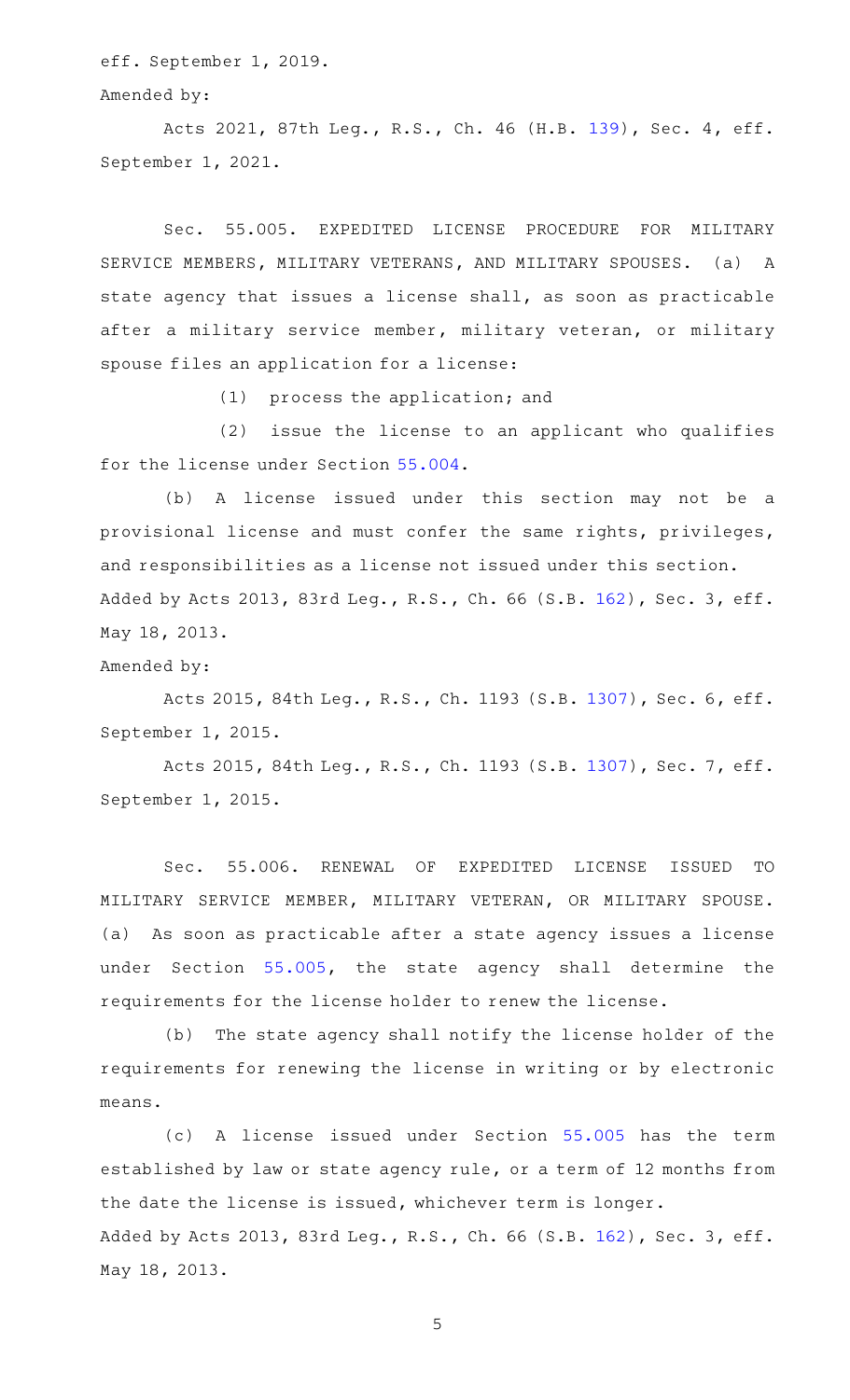## Amended by:

Acts 2015, 84th Leg., R.S., Ch. 1193 (S.B. [1307](http://www.legis.state.tx.us/tlodocs/84R/billtext/html/SB01307F.HTM)), Sec. 9, eff. September 1, 2015.

Sec. 55.007. LICENSE ELIGIBILITY REQUIREMENTS FOR APPLICANTS WITH MILITARY EXPERIENCE. (a) Notwithstanding any other law, a state agency that issues a license shall, with respect to an applicant who is a military service member or military veteran, credit verified military service, training, or education toward the licensing requirements, other than an examination requirement, for a license issued by the state agency.

(b) The state agency shall adopt rules necessary to implement this section.

(c) Rules adopted under this section may not apply to an applicant who:

(1) holds a restricted license issued by another jurisdiction; or

(2) has an unacceptable criminal history according to the law applicable to the state agency. Added by Acts 2013, 83rd Leg., R.S., Ch. 66 (S.B. [162](http://www.legis.state.tx.us/tlodocs/83R/billtext/html/SB00162F.HTM)), Sec. 3, eff. May 18, 2013.

Sec. 55.008. APPRENTICESHIP REQUIREMENTS FOR APPLICANT WITH MILITARY EXPERIENCE. (a) Notwithstanding any other law, if an apprenticeship is required for a license issued by a state agency, the state agency shall credit verified military service, training, or education that is relevant to the occupation toward the apprenticeship requirements for the license.

(b) The state agency shall adopt rules necessary to implement this section.

Added by Acts 2013, 83rd Leg., R.S., Ch. 348 (H.B. [2254](http://www.legis.state.tx.us/tlodocs/83R/billtext/html/HB02254F.HTM)), Sec. 2, eff. June 14, 2013.

Redesignated and amended from Occupations Code, Section [55.005](http://www.statutes.legis.state.tx.us/GetStatute.aspx?Code=OC&Value=55.005) by Acts 2015, 84th Leg., R.S., Ch. 1193 (S.B. [1307\)](http://www.legis.state.tx.us/tlodocs/84R/billtext/html/SB01307F.HTM), Sec. 8, eff. September 1, 2015.

Redesignated from Occupations Code, Section [55.005](http://www.statutes.legis.state.tx.us/GetStatute.aspx?Code=OC&Value=55.005) by Acts 2015, 84th Leg., R.S., Ch. 1236 (S.B. [1296\)](http://www.legis.state.tx.us/tlodocs/84R/billtext/html/SB01296F.HTM), Sec. 21.001(43), eff.